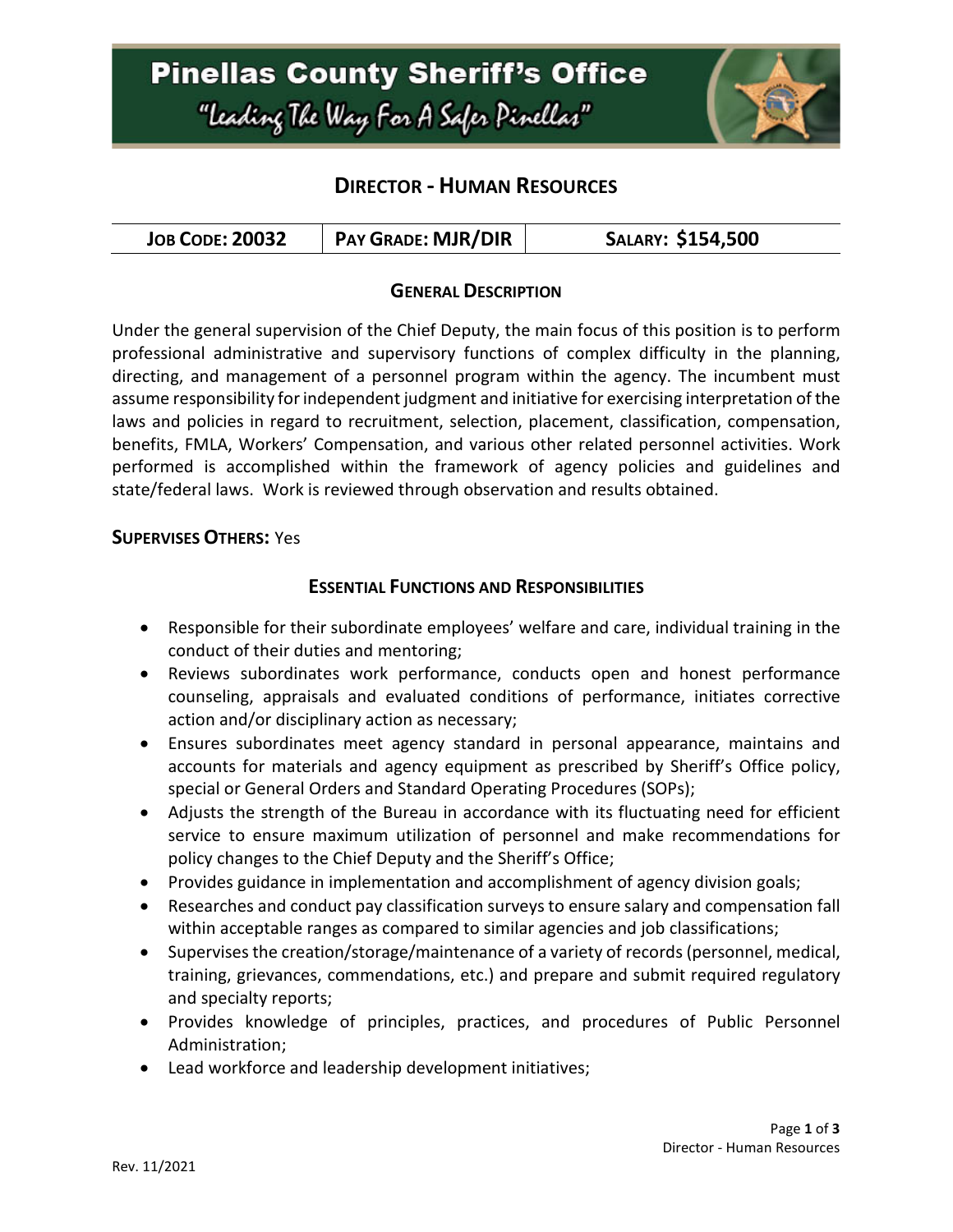# **Pinellas County Sheriff's Office** "Leading The Way For A Safer Pinellar"



- Oversees the review, coordination and administration of health insurance benefits (inclusive of dental, prescription, vision, EAP and retirement benefits);
- Assists Bureau Commanders and supervisors to make decisions on various issues within the guidelines of state/federal/agency laws, rules and regulations;
- Participates in Sheriff's Office recruitment and community relations activities as directed.

Regular and reliable attendance is required as an essential function of the position.

This position is considered essential and, in the event of an emergency or natural disaster, will be required to report to work.

This list is not intended to be all-inclusive and you may not be responsible for every item listed. The employer reserves the right to assign additional functions and responsibilities as necessary.

### **QUALIFICATIONS**

- Graduation from an accredited college or university with a Bachelor's Degree in Human Resources Management or related field AND eight (8) years' related experience AND four (4) years' supervisory experience OR
- Or equivalent combination of education and experience
- Must possess a valid Florida driver's license
- Consideration for this position requires a credit check

### **KNOWLEDGE, SKILLS, AND ABILITIES**

- Knowledge of personnel rules, labor laws, acts, and mandates related to Human Resources to ensure proper adherence of the same by the agency and to guide Bureau Commanders on HR related issues and their consequences
- Knowledge of industry best practices in employment, classification, compensation, and benefits
- Knowledge of ADA, FMLA, Workers' Compensation and FLSA to ensure proper adherence
- Knowledge of the social importance of law enforcement in Pinellas County and the ability to articulate this knowledge to citizens and governmental officials-the need for law enforcement, the law enforcement mission and the benefits and safety features provided to the citizens of the county
- Knowledge of terminology (technical and medical), job context and qualification requirements of a variety of public occupations
- Knowledge of recent developments, civil literature and sources of information in the field of Public Personnel Administration